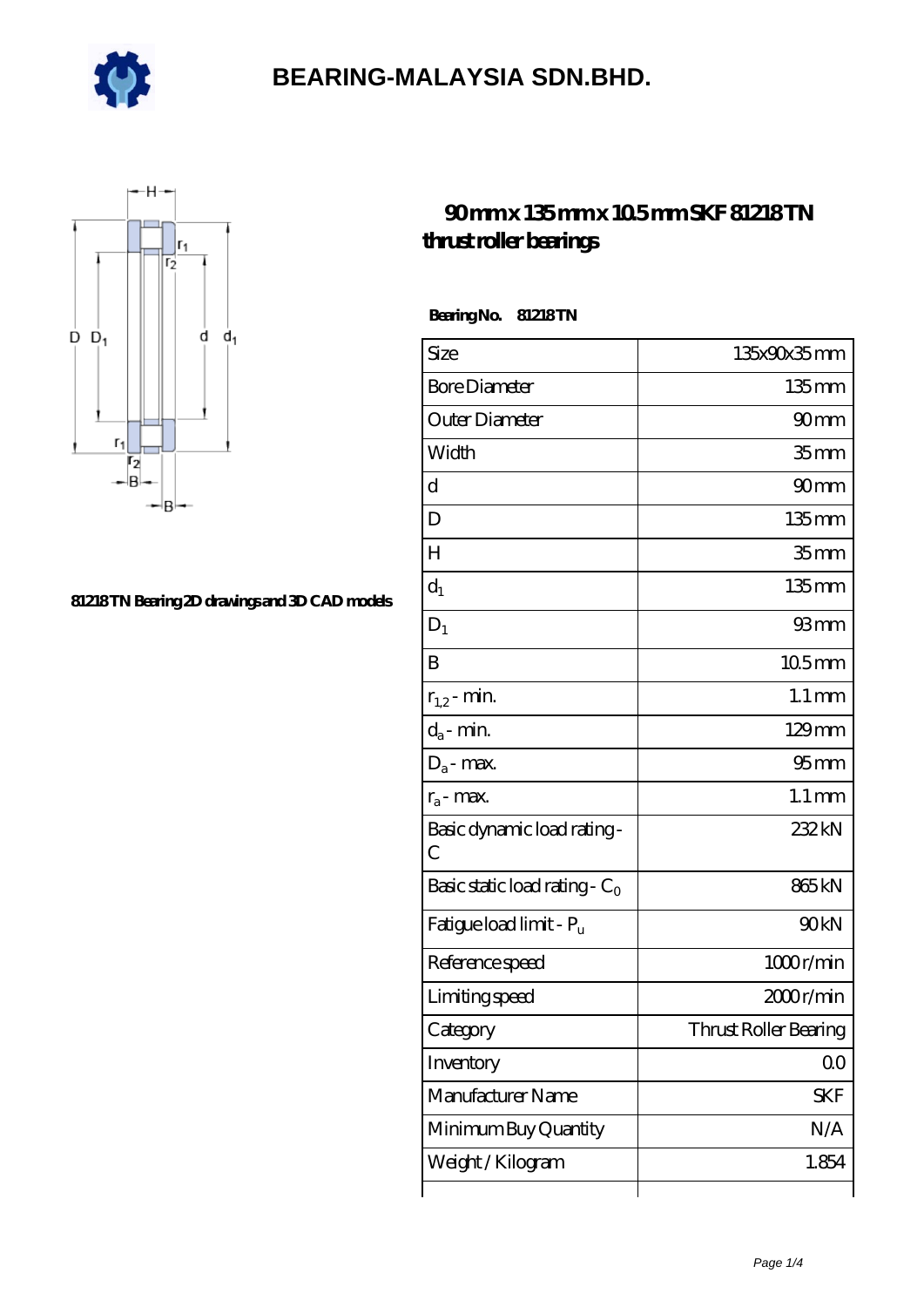

| Product Group                          | <b>BO4144</b>                                                                                                                                                                                                                 |
|----------------------------------------|-------------------------------------------------------------------------------------------------------------------------------------------------------------------------------------------------------------------------------|
| Rolling Element                        | Cylindrical Roller Bearing                                                                                                                                                                                                    |
| Self Aligning                          | No                                                                                                                                                                                                                            |
| Component Description                  | Roller Assembly plus<br>Raceways                                                                                                                                                                                              |
| Thrust Bearing                         | Yes                                                                                                                                                                                                                           |
| Single or Double Direction             | Single Direction                                                                                                                                                                                                              |
| <b>Banded</b>                          | No                                                                                                                                                                                                                            |
| Cage Material                          | Polyamide                                                                                                                                                                                                                     |
| Precision Class                        | ABEC 1   ISO PO                                                                                                                                                                                                               |
| <b>Other Features</b>                  | Single Row   Injection<br>Molded Cage                                                                                                                                                                                         |
| Long Description                       | 90MM Bore 1: 93MM Bore<br>2, 135MM Outside<br>Diameter; 35MM Height;<br>Cylindrical Roller Bearing<br>Single Direction; Not Self<br>Aligning, Not Banded;<br>Polyamide Cage; ABEC 1<br>ISO PO, Roller Assembly<br>plus Racewa |
| Inch - Metric                          | Metric                                                                                                                                                                                                                        |
| Category                               | Thrust Roller Bearings                                                                                                                                                                                                        |
| <b>UNSPSC</b>                          | 31171507                                                                                                                                                                                                                      |
| Harmonized Tariff Code                 | 8482500000                                                                                                                                                                                                                    |
| Noun                                   | Bearing                                                                                                                                                                                                                       |
| Keyword 3                              | Cylindrical                                                                                                                                                                                                                   |
| Keyword String                         | Thrust Roller Cylindrical                                                                                                                                                                                                     |
| Manufacturer URL                       | http://www.skf.com                                                                                                                                                                                                            |
| Manufacturer Item Number               | 81218TN                                                                                                                                                                                                                       |
| Weight/LBS                             | 3858                                                                                                                                                                                                                          |
| Bore 2                                 | 3661 Inch   93 Millimeter                                                                                                                                                                                                     |
| Bore 1                                 | 3543Inch   90Millimeter                                                                                                                                                                                                       |
| Outside Diameter                       | 5315Inch   135Millimeter                                                                                                                                                                                                      |
| Overall Height with<br>Aligning Washer | OInch   OMillimeter                                                                                                                                                                                                           |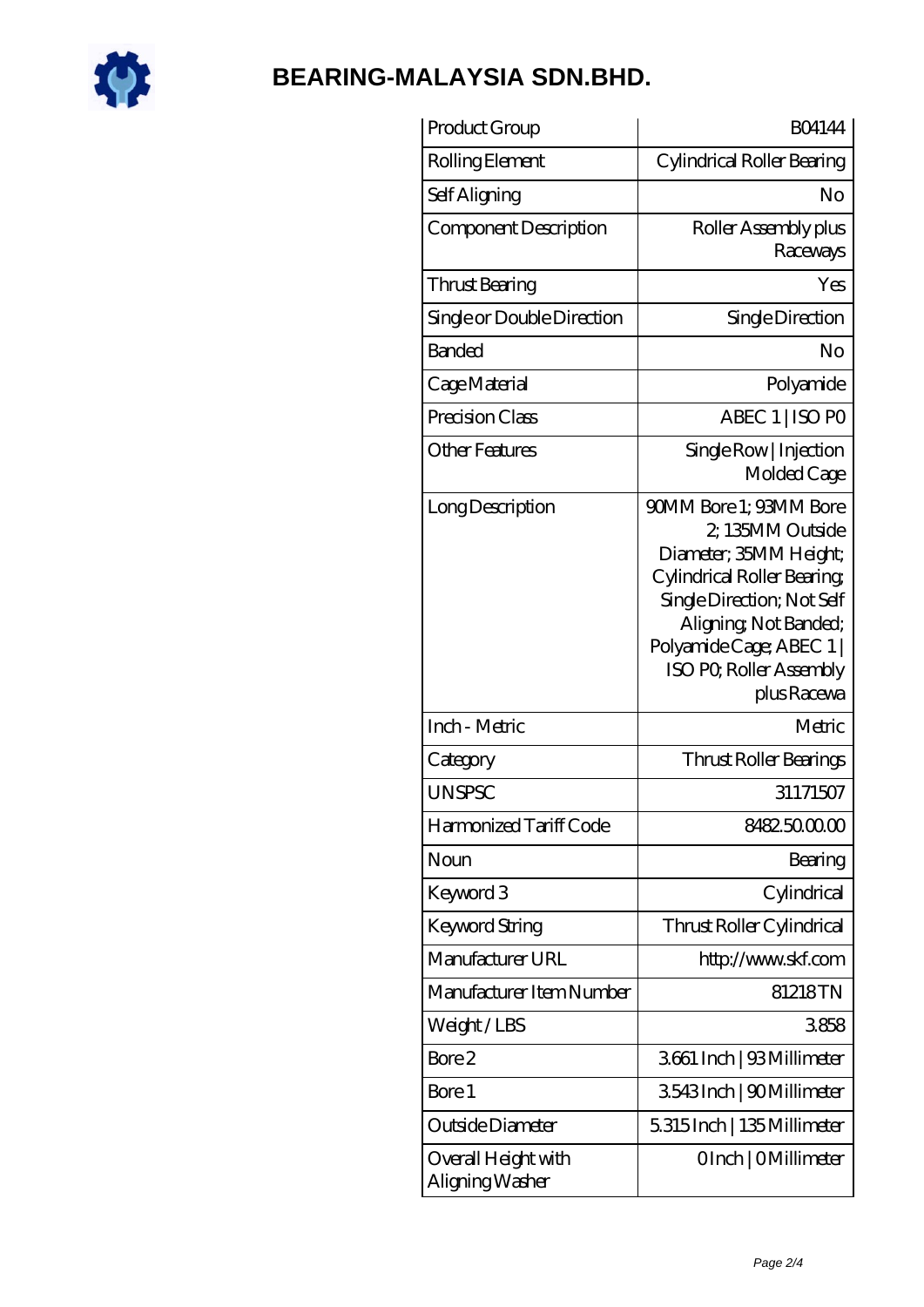

| Height                             | 1.378 Inch   35 Millimeter             |
|------------------------------------|----------------------------------------|
| bore diameter:                     | 90 <sub>mm</sub>                       |
| maximum rpm:                       | 2000rpm                                |
| outside diameter:                  | $135 \text{mm}$                        |
| fillet radius                      | $1.1 \,\mathrm{mm}$                    |
| overall width:                     | 35 <sub>mm</sub>                       |
| compatible washers:                | GS81218 WS81218                        |
| thrust bearing type:               | Roller & Cage Assembly<br>with Washers |
| housing washer inside<br>diameter: | 93mm                                   |
| operating temperature<br>range:    | $Max 250°$ F                           |
| washer width:                      | 105mm                                  |
| bearing material:                  | Steel                                  |
| series                             | 812                                    |
| static load capacity.              | 865kN                                  |
| manufacturer product page:         | Click here                             |
| cage material:                     | Polyamide 66                           |
| manufacturer upc number:           | 7316570237863                          |
| dynamic load capacity:             | 232kN                                  |
| $d_1$                              | $135$ mm                               |
| $D_1$                              | 93mm                                   |
| $r_{1,2}$ min.                     | $1.1 \,\mathrm{mm}$                    |
| $d_{a}$ min.                       | 129mm                                  |
| $D_a$ max.                         | $95 \text{mm}$                         |
| $r_a$ max.                         | $1.1 \,\mathrm{mm}$                    |
| Basic dynamic load rating C        | 232kN                                  |
| Basic static load rating $C_0$     | 865kN                                  |
| Fatigue load limit Pu              | 90kN                                   |
| Minimum axial load factor<br>А     | 00599                                  |
| Mass bearing                       | $1.77$ kg                              |